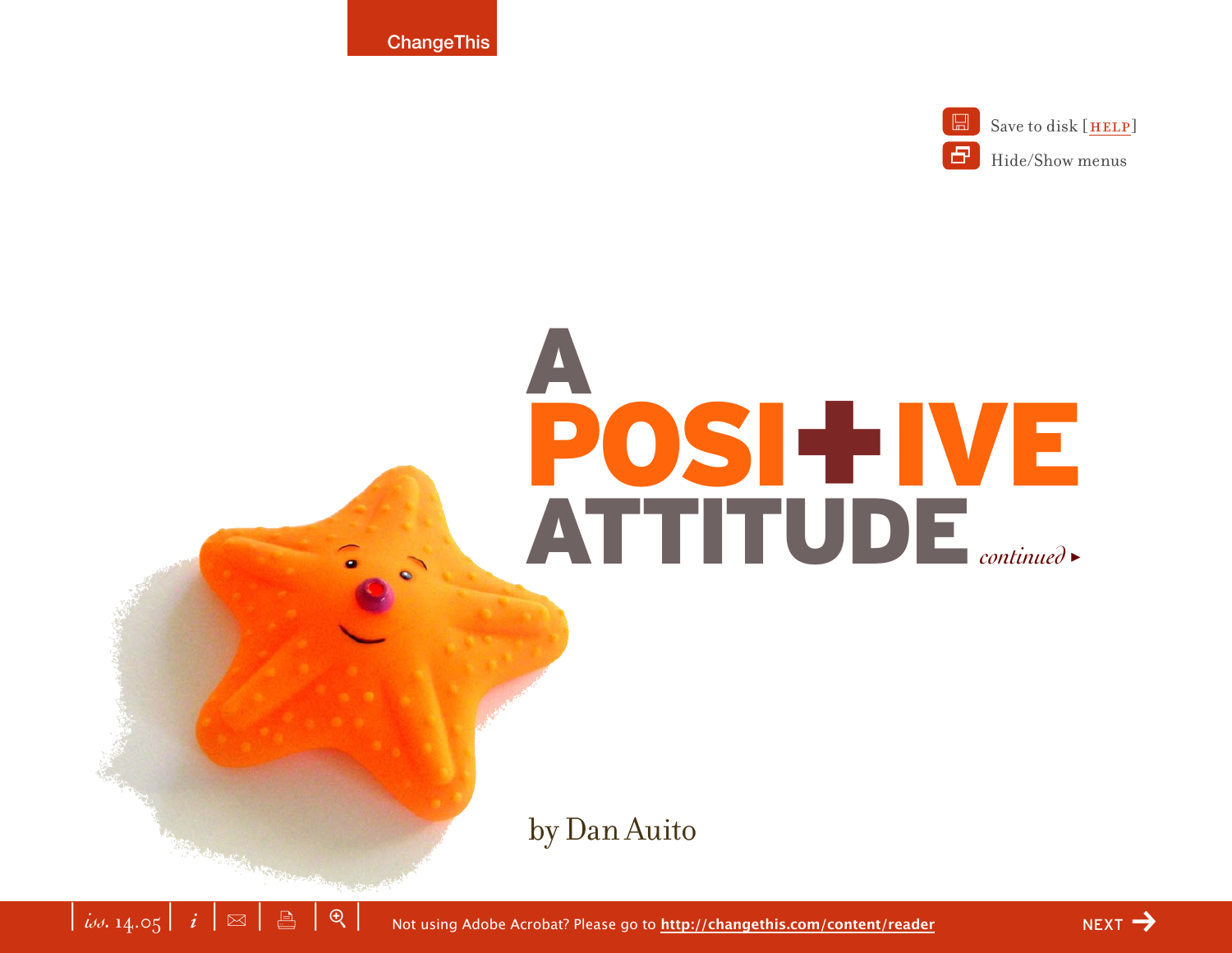# **FRIENDSHIP IS NOT FREE; IT MUST BE EARNED!**

We should try to do these things better:

- **1.** Encourage others to talk about themselves.
- **2.** Talk in the interest ranges of the things that people treasure most when talking to them.
- **3.** Talk to people about themselves and recognize their importance.
- **4.** Respect other people's good judgment and avoid arguments.
- **5.** Never tell anyone they are wrong, we all will rationalize to the point of thinking we are unequivocally right.
- **6.** We should criticize ourselves before other people have a chance to; if you are wrong, admit it!
- **7.** Tread softly, you will go farther.
- **8.** We should try to let our friends feel as though they have excelled us at some time or another.
- **9.** Let others do a great deal more of the talking.
- **10.** Figure out why others think as they do; look at it from their viewpoint.
- **11.** Show compassion toward others (this is yearned for).
- **12.** Treat people with respect, dignity, honesty, truthfulness and willingness; they will generally emulate those feelings.

This material originally appeared in: <http://magicbullets.com>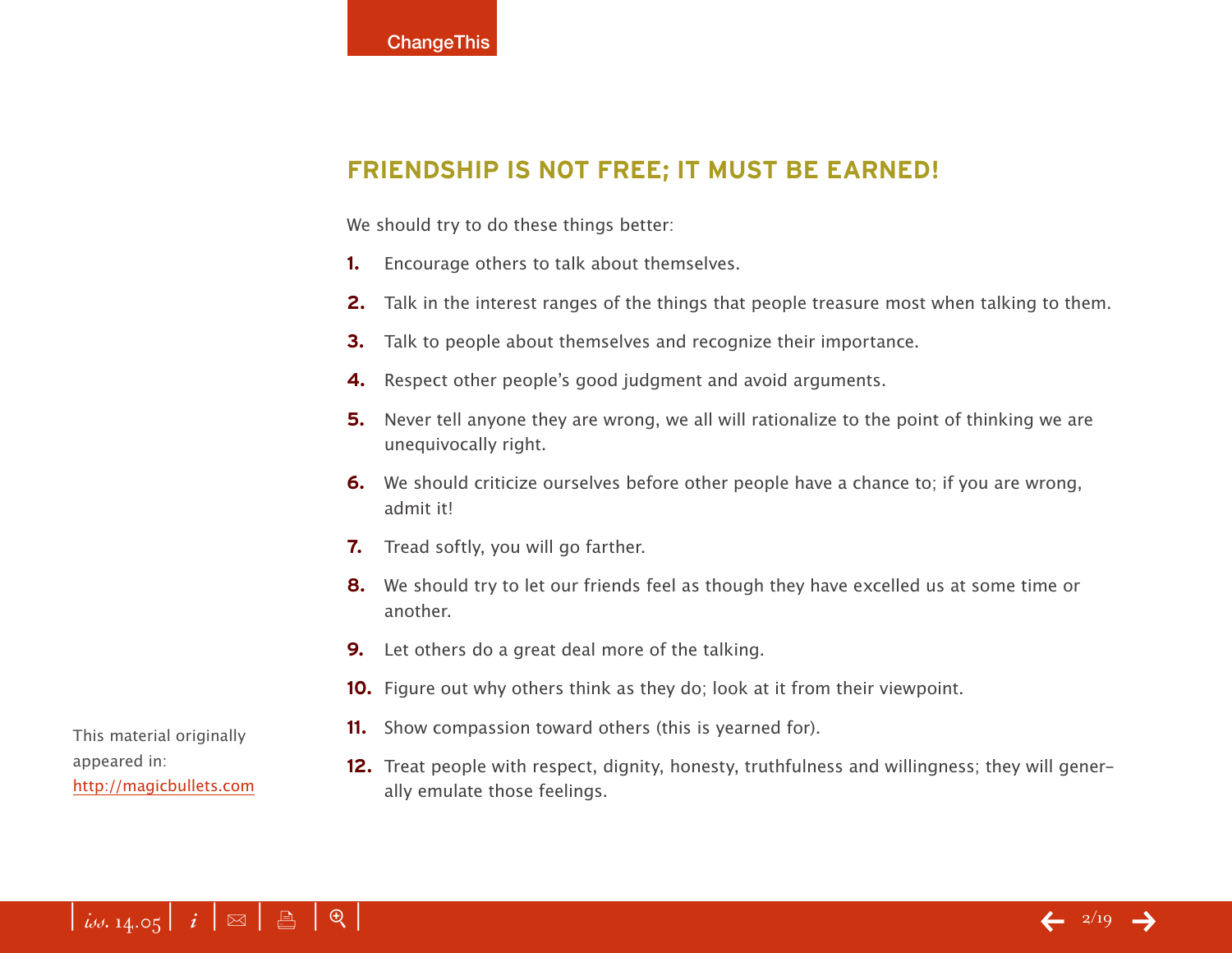- **13.** Challenge others to do something better, never force them.
- **14.** Call attention to mistakes indirectly (don't broadcast).
- **15.** Make difficulties seem easy to conquer.
- **16.** Praise minutest improvements and inspire hidden treasures in others.
- **17.** Be friendly.
- **18.** Force yourself to smile! (You will.)
- **19.** Consider others' good points.
- **20.** Make others want to follow your suggestions.
- **21.** Always appreciate people's time.
- **22.** Be interested in everyone you meet.
- **23.** Always remember: good manners are made up of petty sacrifices.
- **24.** Remember names; a person's name is truly the most treasured phrase to that person's ears. Use the I.R.A principles to help remember names.
- **25.** Try saying this three (3) times: "Act enthusiastically and you'll be enthusiastic." It works.
- **26.** Perfect yourself first, then worry about everyone else.

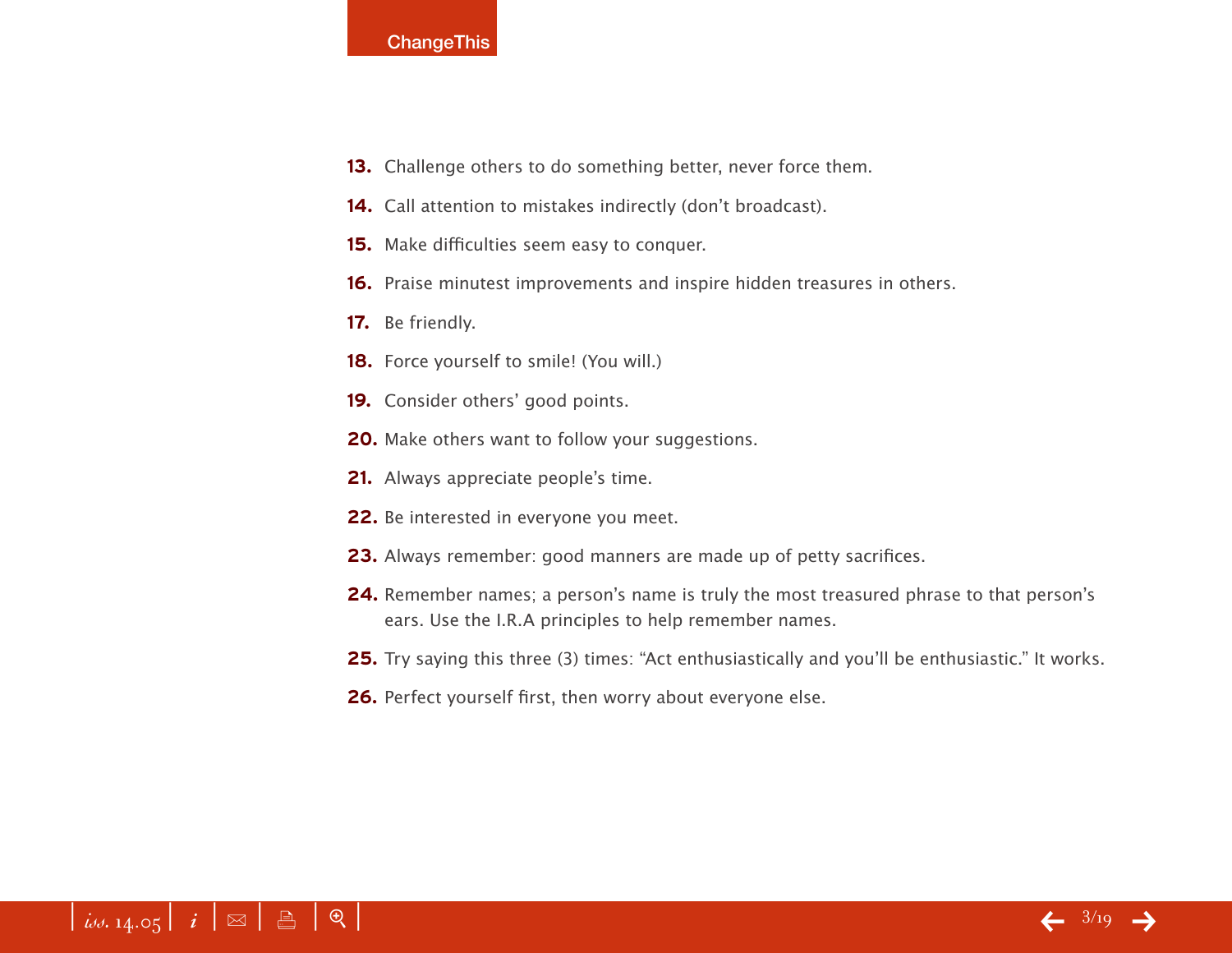## **IMPRESSION REPETITION ASSOCIATION (I.R.A.)**

(What do they look like? Repeat their names five times. What do they do?)

- **27.** Try to exercise a little sympathy, tolerance and kindness it goes a lot further than a short fuse.
- **28.** Learn the difference between appreciation and flattery one is from the heart, the other is from the teeth.
- **29.** Accept the fact that everyone is superior to you in one way or another, and learn from that trait.
- **30.** When not engaged in some definite problem-solving, most people think of themselves 95% of the time. If we could cut it to 50%, the results would be dramatic.
- **31.** Why should people be interested in you and me, unless we are first interested in them?
- **32.** We are all interested in what we want. Be a little different: Be interested in what the other person wants and needs. (Get the other person's point of view and see things from his angle as well as your own. Be interested in helping others, not only yourself.)
- **33.** Try to do things without ulterior motives.
- **34.** If we do things that require time, energy, unselfishness and thoughtfulness, we will make many friends.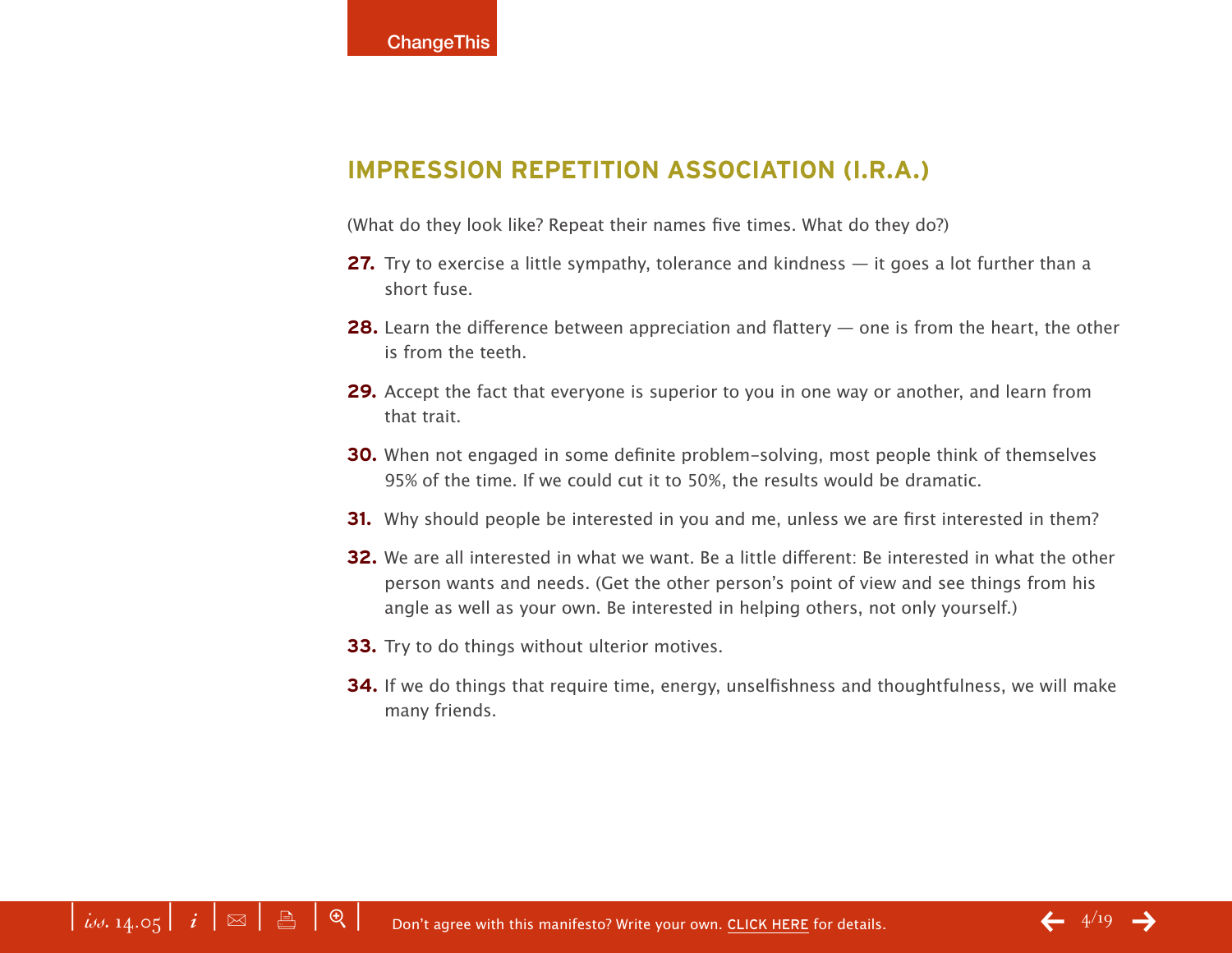- **35.** The ability to listen is rarer than almost any other trait. (Listen and learn.)
- **36.** This is an old one: Do unto others as you would have them do unto you. We all know who wrote that one.
- **37.** Do unto others as they would have you do unto them.
- **38.** When dealing with people, use little phrases like, "I'm sorry to trouble you...," "Would you be so kind as to…," "Won't you please…," "Would you mind…," "Thank you." They are the hallmark of good breeding.
- **39.** Be wiser than other people if you can, but do not tell them so.

### **IN BUSINESS, WE COULD TRY TO:**

- **1.** Be professional, follow procedures, don't be lazy.
- **2.** Improve communication skills. (Keep people informed.)
- **3.** Avoid procrastinating. (Maintain control and be effective. Plan and carry out tasks.)
- **4.** Improve delegating skills. (Give authority and responsibility to others.)
- **5.** Maintain orderly forms, applications, desks and files.
- **6.** Have a sense of humor but not too much.
- **7.** Emphasize long-range relationships.
- **8.** Have wide ranges of conversation topics: don't be narrow-minded.
- **9.** Be able to absorb criticism objectively and constructively.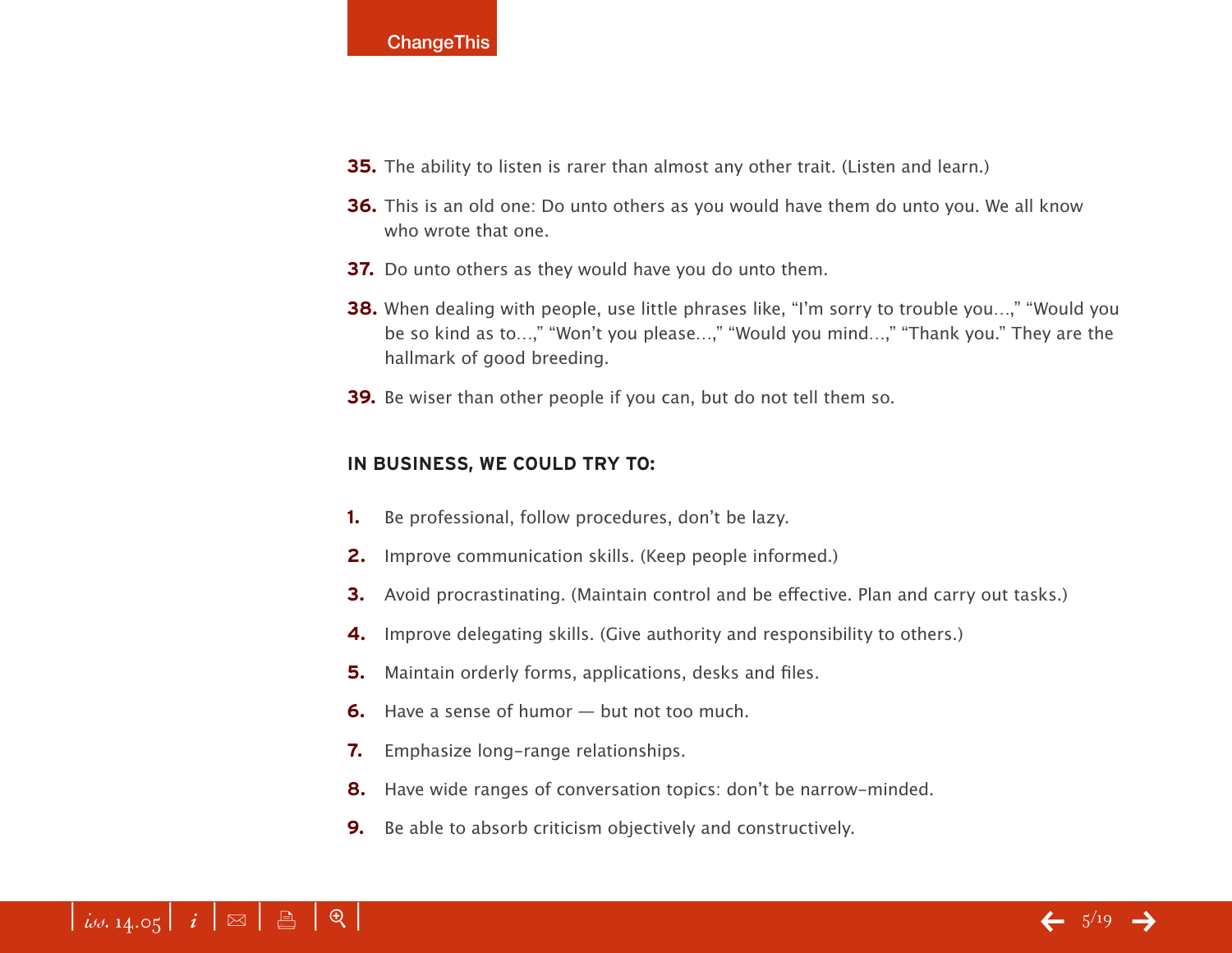- **10.** Be on time for all appointments; give honest reasons for being late.
- **11.** Always express appreciation for the time of the people you deal with.
- **12.** Improve reasoning abilities.
- **13.** Increase self-reliance, enthusiasm, initiative, self-control, charm, thinking, and concentration of effort.
- **14.** Master persistence, will power, ambition, and memory.
- **15.** Always act with a definiteness of purpose.
- **16.** Think positive on your jobs. This determines how your subordinates think toward their jobs. Set the example.

# **PERSONALITY DYNAMICS**

### **PERSONAL MAGNETISM:**

- **1.** The hand-shake
- **2.** Tone of voice
- **3.** Posture and carriage of the body
- **4.** Vibrations of thought (idea conveyance)
- **5.** Body adornment

# $\left| \begin{array}{c} i \ j \end{array} \right|$  i  $\left| \begin{array}{c} \mathbb{R} \end{array} \right|$   $\oplus$   $\left| \begin{array}{c} \mathbb{R} \end{array} \right|$

 $\leftarrow$  6/19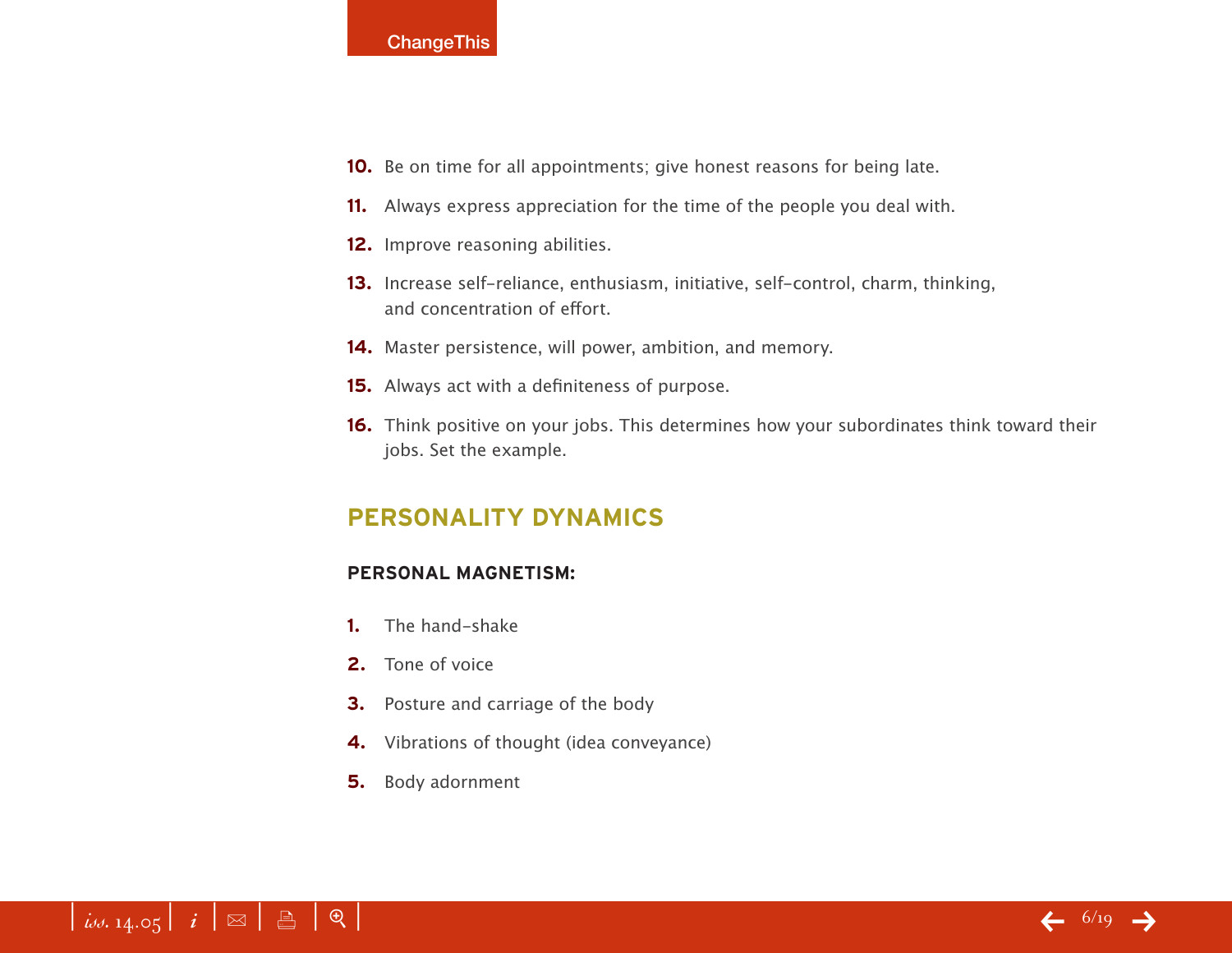#### **WE ARE WHAT WE THINK WE ARE:**

- **1.** Others see in us what we think of ourselves.
- **2.** How you think determines how you act and how others react to you.
- **3.** Look important: it helps you think importantly.
- **4.** Dress right. It always pays.
- **5.** The sharper you look, the sharper you will be. (A pencil, when sharpened, has a clearly defined point and writing is easily read, but a dull pencil is just that—dull.)
- **6.** Pay twice as much and get half as many. For example, two fine suits are much nicer, last longer, and look better than four cheap ones.
- **7.** If you think of yourself in poor situations, that is what you will get.
- **8.** Think of yourself as sharp, clean, together, intelligent, informed, and interesting, and that is what you will be.
- **9.** In short: Practice uplifting self-praise, not belittling self-punishment. Think more of your self, and there is more of you.
- **10.** Be self-improving in academics, family, and friends. Make progress in changing bad habits, eliminating negativism, and wasting time. What you spend the most time on is "what and who you are going to be."

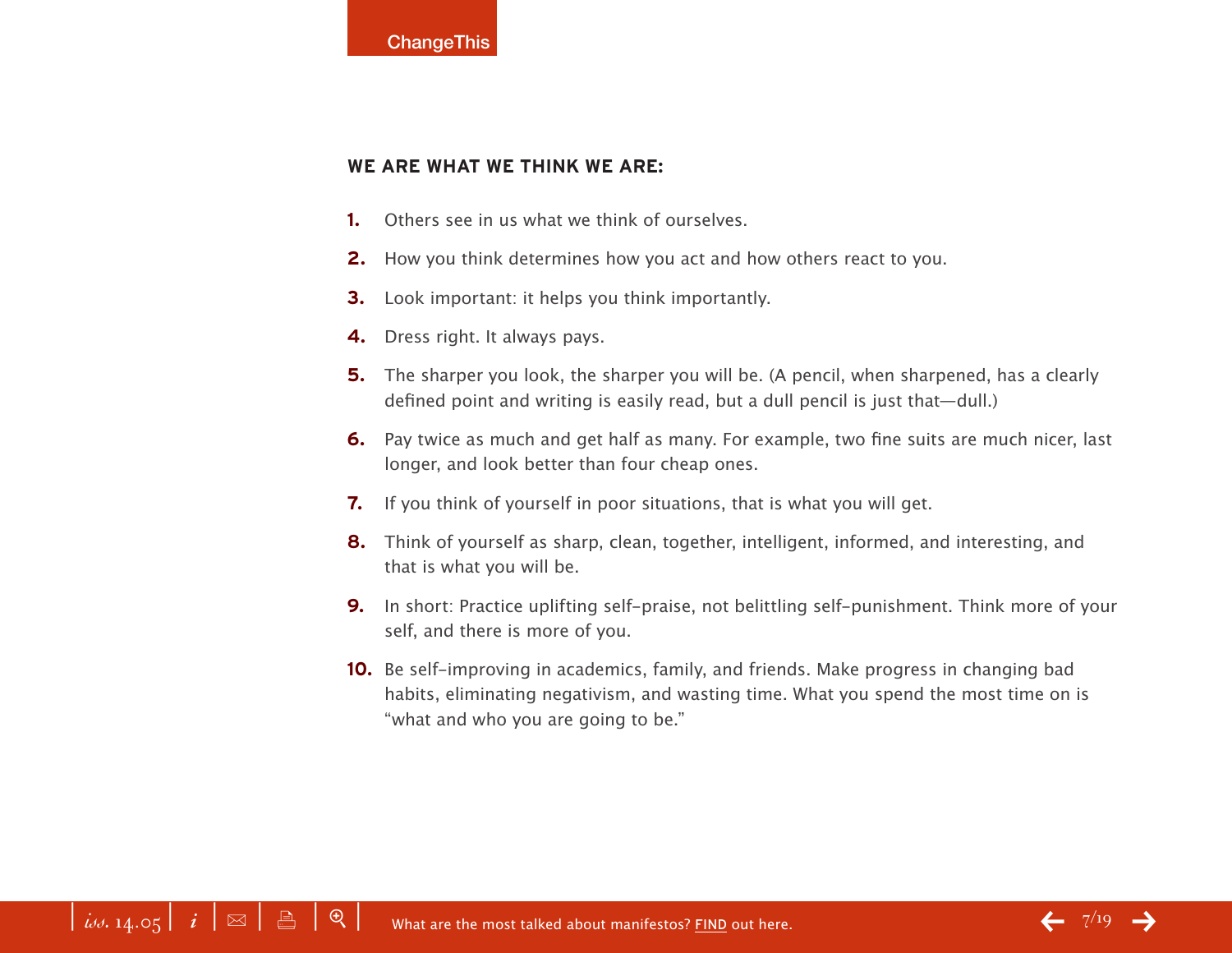# **TIME SAVING TIPS BE AWARE OF TIME THIEVES AROUND YOU:**

- **1.** Lack of motivation
- **2.** Mistakes—your own
- **3.** Failure to listen
- **4.** Mistakes of others
- **5.** Indecision
- **6.** Poor planning
- **7.** Lack of self-discipline
- **8.** Unclear goals
- **9.** Conflicting priorities
- **10.** Procrastination
- **11.** Lack of delegation
- **12.** Poor communication
- **13.** Unwillingness to say no
- **14.** Lack of procedure
- **15.** Cluttered workspace
- **16.** Equipment failure
- **17.** Interruptions
- **18.** Meetings
- **19.** Waiting for answers
- **20.** Socializing
- **21.** Shifting priorities
- **22.** Unreal time estimates
- **23.** Over-involvement with details
- **24.** Junk mail
- **25.** Red tape
- **26.** Low company morale
- **27.** Peer demands
- **28.** Civic activities
- **29.** Over-sleeping
- **30.** Negative attitudes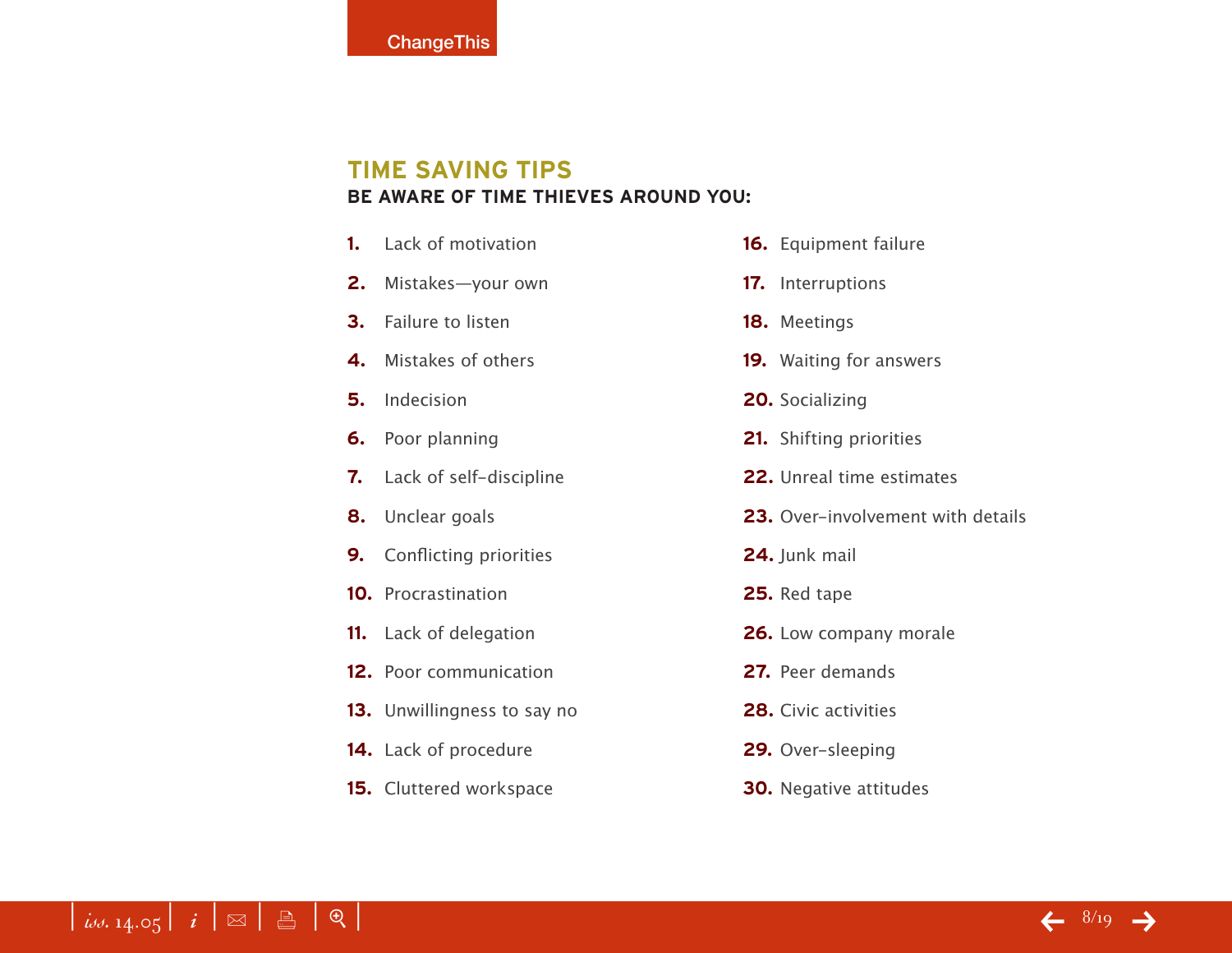### **CONFIDENCE BUILDING:**

- **1.** Confidence is acquired.
- **2.** Preparation develops it.
- **3.** Action cures fear. Fear is indecision and postponement.

#### **A. DEALING WITH FEAR:**

- 1. Identify it.
- 2. Admit it.
- 3. Accept it.
- 4. Deal with it accordingly. (Confront and take action or cure.)

### **B. RECOGNIZE FEAR AS CONSTRUCTIVE AND POSITIVE: IT WAS GIVEN FOR YOUR OWN PROTECTION AND YOUR OWN GOOD.**

- **4.** Deposit only positive thoughts in your memory.
- **5.** Withdraw only positive thoughts from your memory.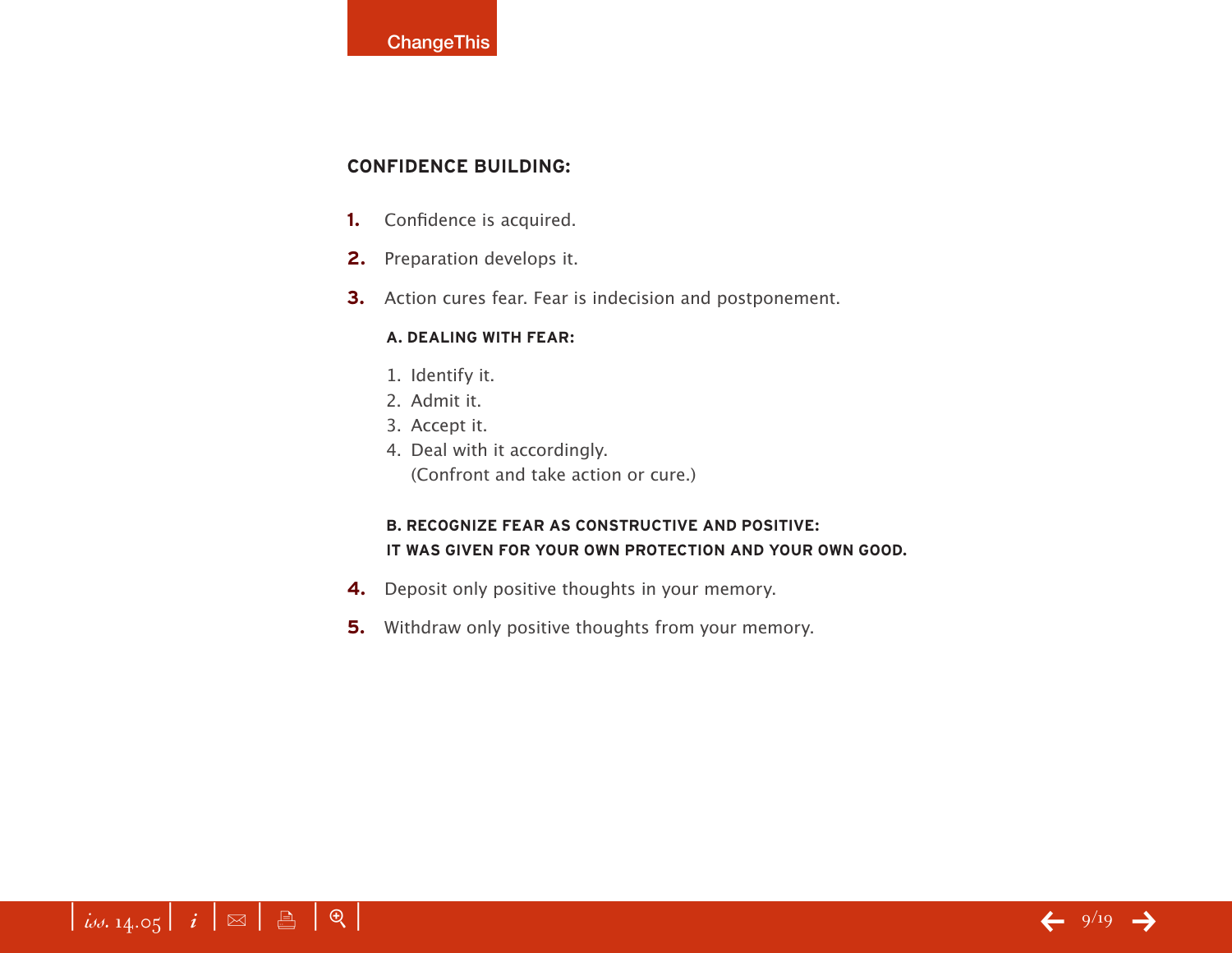### **WORDS TO FORGET**

| can't             | I, me, my | <b>Stressed</b> | If only  | <b>Difficult</b> |
|-------------------|-----------|-----------------|----------|------------------|
| Impossible        | I have to | Should have     | Yes, but | Problem          |
| $\  \cdot \ $ try | Worried   | Could have      | Someday  | Hate             |

## **WORDS TO REMEMBER**

| I can    | You, your  | Motivated | Next time   | Challenging |
|----------|------------|-----------|-------------|-------------|
| Possible | want to    | Will do   | Lunderstand | Opportunity |
| I will   | Interested | My goal   | Today       | Love        |

- **6.** Avoid doing anything that makes you ask yourself, "Will I get caught?"
- **7.** In order to think confidently, you must act confidently.
- **8.** Don't be afraid to:
	- A. Sit up front when possible.
	- B. Make eye contact.
	- C. Walk 25% faster than average people. (Act with a purpose.)
	- D. Speak up when you have something to say.
	- E. Smile big.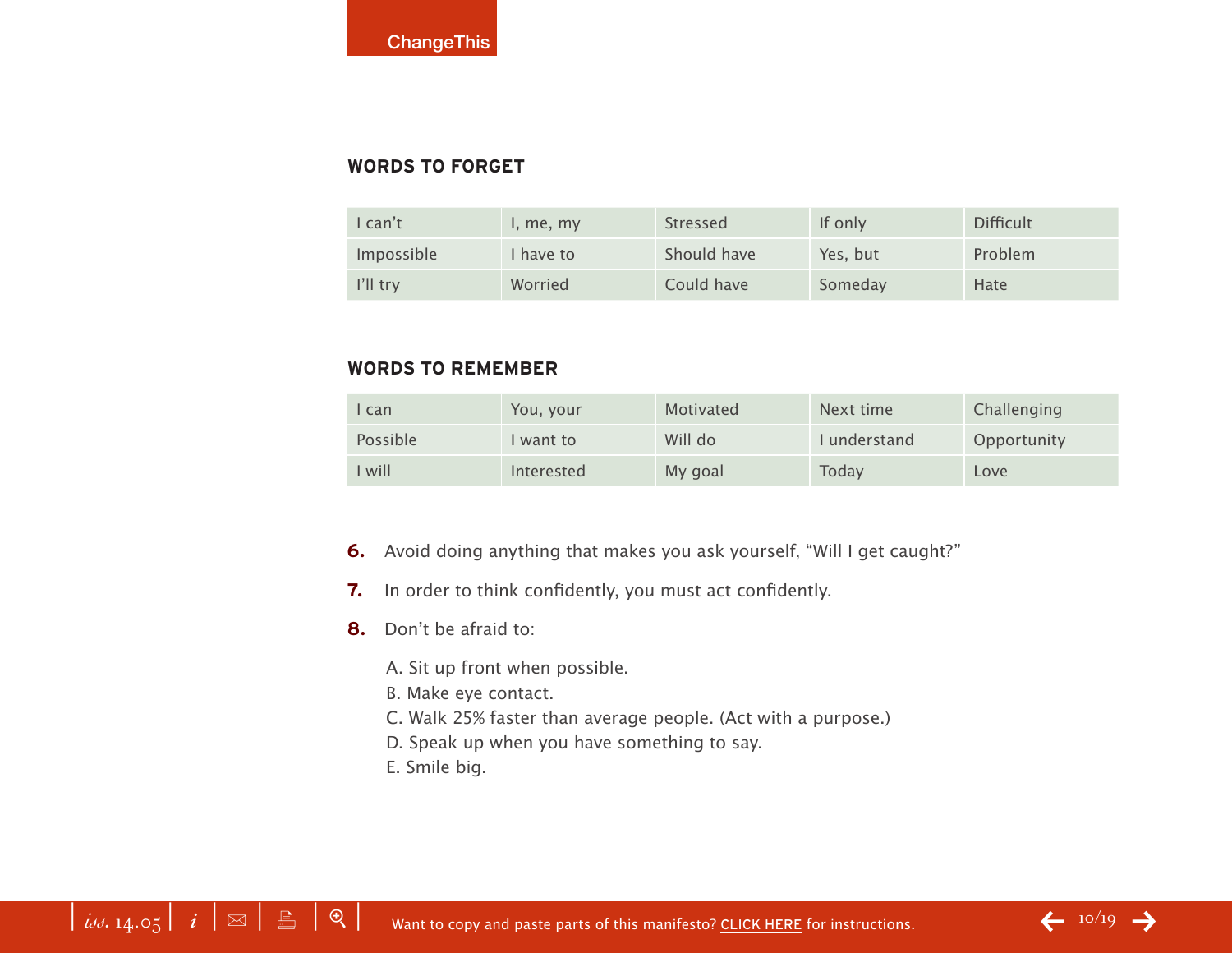# **DRESSING FOR SUCCESS CHARACTERISTICS:**

- **1.** Look the part wear the appropriate attire for the event.
- **2.** Good grooming be clean and fresh; brush you hair; be clean-shaven; don't sweat; have clean nails; don't chew gum; check zippers and buttons; polish your shoes.
- **3.** Good posture sit up straight, don't slouch, be pleasant, alert and interested.
- **4.** Know what you are going to say:
- **5.** Be confident and tactful; don't show nervousness or uneasiness.
- **6.** Be mature, courteous; don't condemn or be negative.
- **7.** Look them in the eyes and be decisive.

# **HOW TO THINK CREATIVELY:**

- **1.** Find new ways of doing things.
- **2.** Believe it can be done and you'll find a way; nothing is impossible.
- **3.** Welcome new ideas; be receptive.
- **4.** Soak up good ideas.
- **5.** Ask yourself "How can I do it better?
- **6.** Your mind has an endless memory capacity, use it!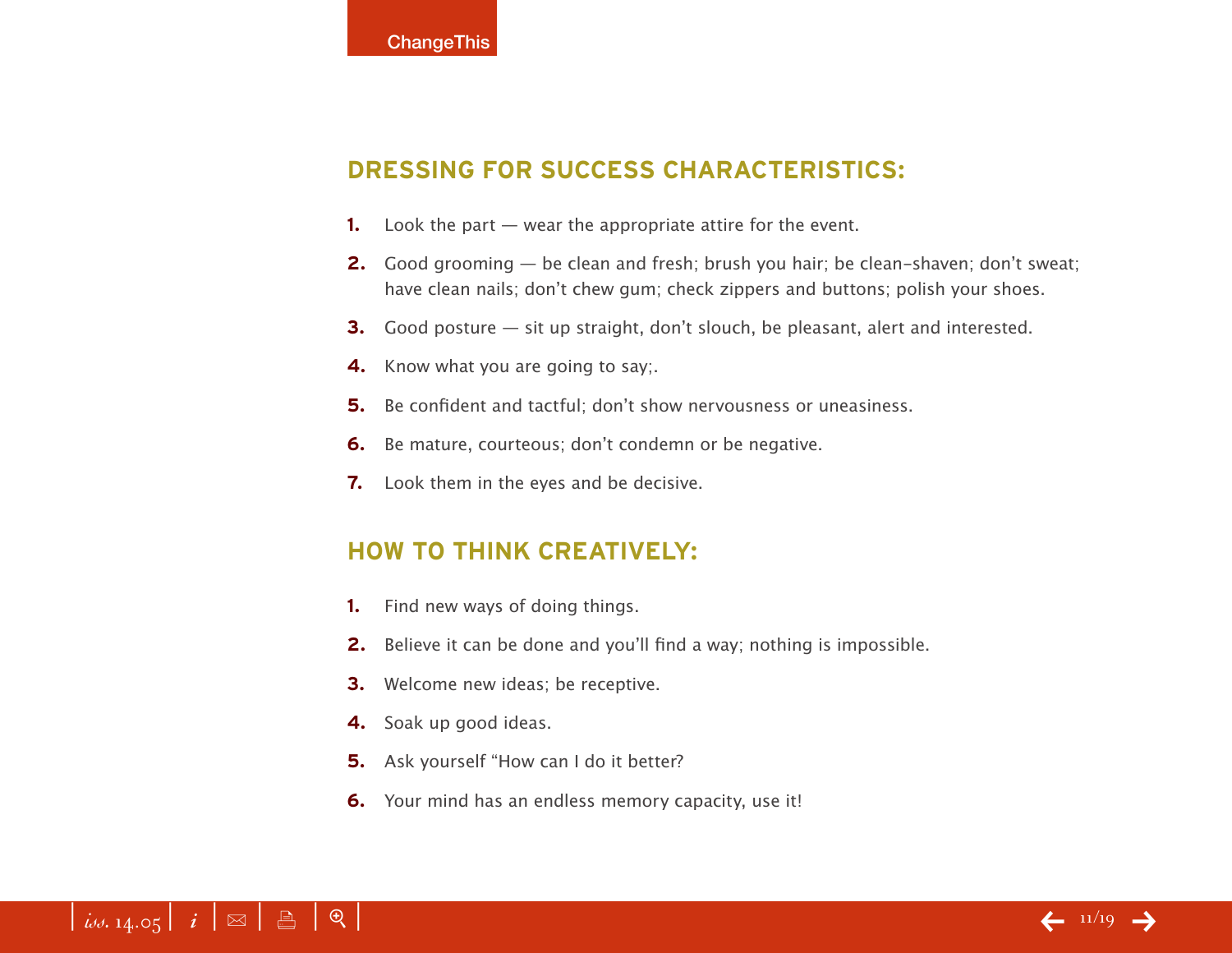- **7.** Do what you do better, and do more of what you do.
- **8.** If you want something done, give it to a busy man or woman. Busy people do things decisively and quickly. (They don't have time not to.)
- **9.** Encourage others to talk. This way, you receive new information.
- **10.** Test your ideas by saying, "What will make this work?"
- **11.** Listen, concentrate, and emulate what other people are saying.
- **12.** Expose yourself to ideas of intelligent others.
- **13.** Don't let ideas escape: write them down.
- **14.** Present your ideas in writing. They will have more power.
- **15.** Mix with people of different occupational and social interests.
- **16.** Do it!

# **IN BUSINESS, IF WE ARE TO REMAIN INTERESTING AND INFORMED, WE SHOULD:**

- **1.** Regularly read a good business newspaper (Select only pertinent articles. Save time).
- **2.** Read at least one business magazine per week.
- **3.** Read trade association magazines and good books in the field of your interest. Make full use of the data obtained.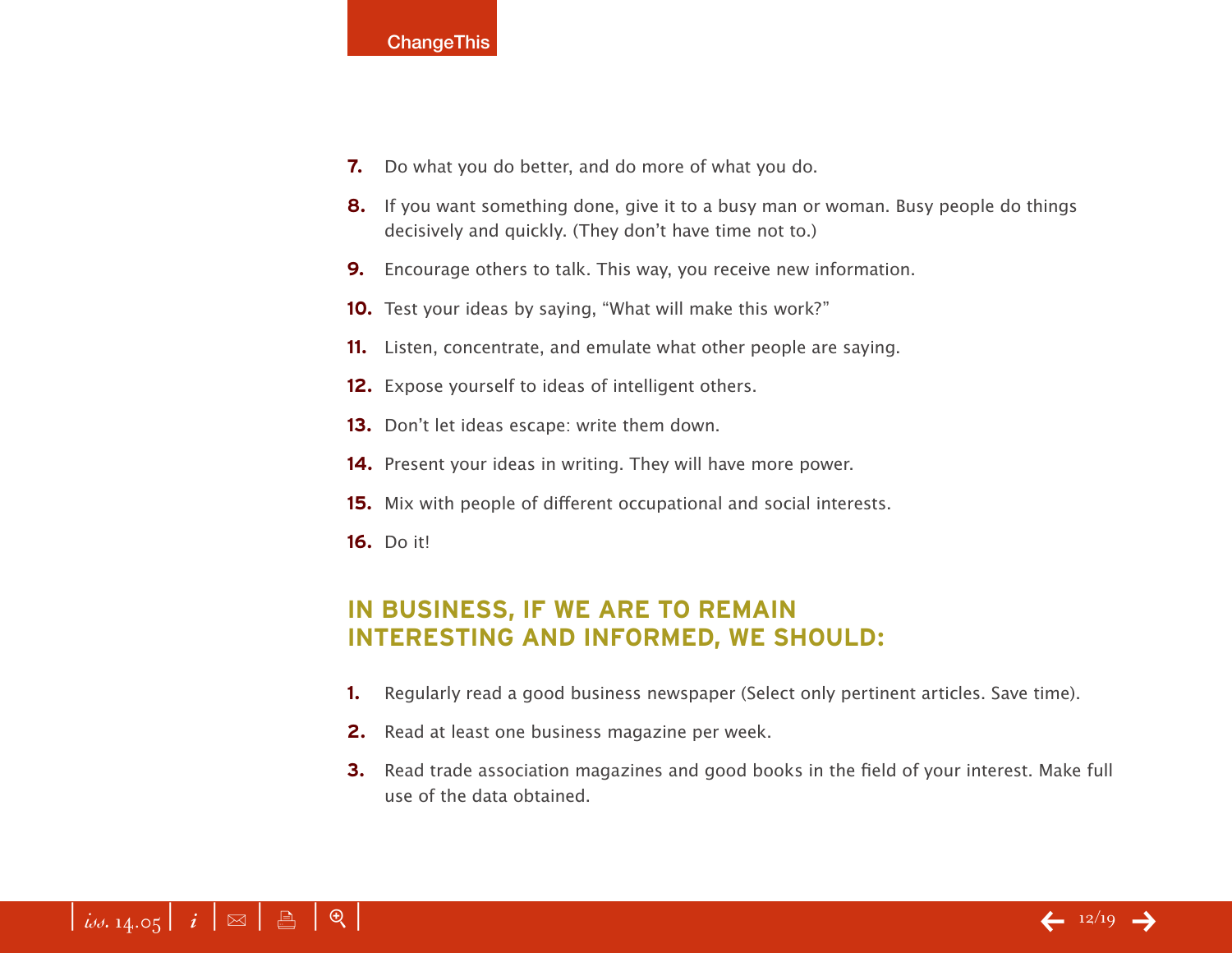- **4.** Try to read six inspirational and self-improvement books per year.
- **5.** Talk to other business people as much as possible.
- **6.** Listen to business people as much as possible.
- **7.** Observe and keep current on business procedures and conditions.

# **EIGHT (8) THINGS WE ALL WANT AND NEED:**

- **1.** Health and the preservation of life
- **2.** Food
- **3.** Sleep
- **4.** Life in the hereafter
- **5.** The well-being of our children
- **6.** Money and things money will buy
- **7.** A feeling of importance and appreciation
- **8.** Sexual gratification

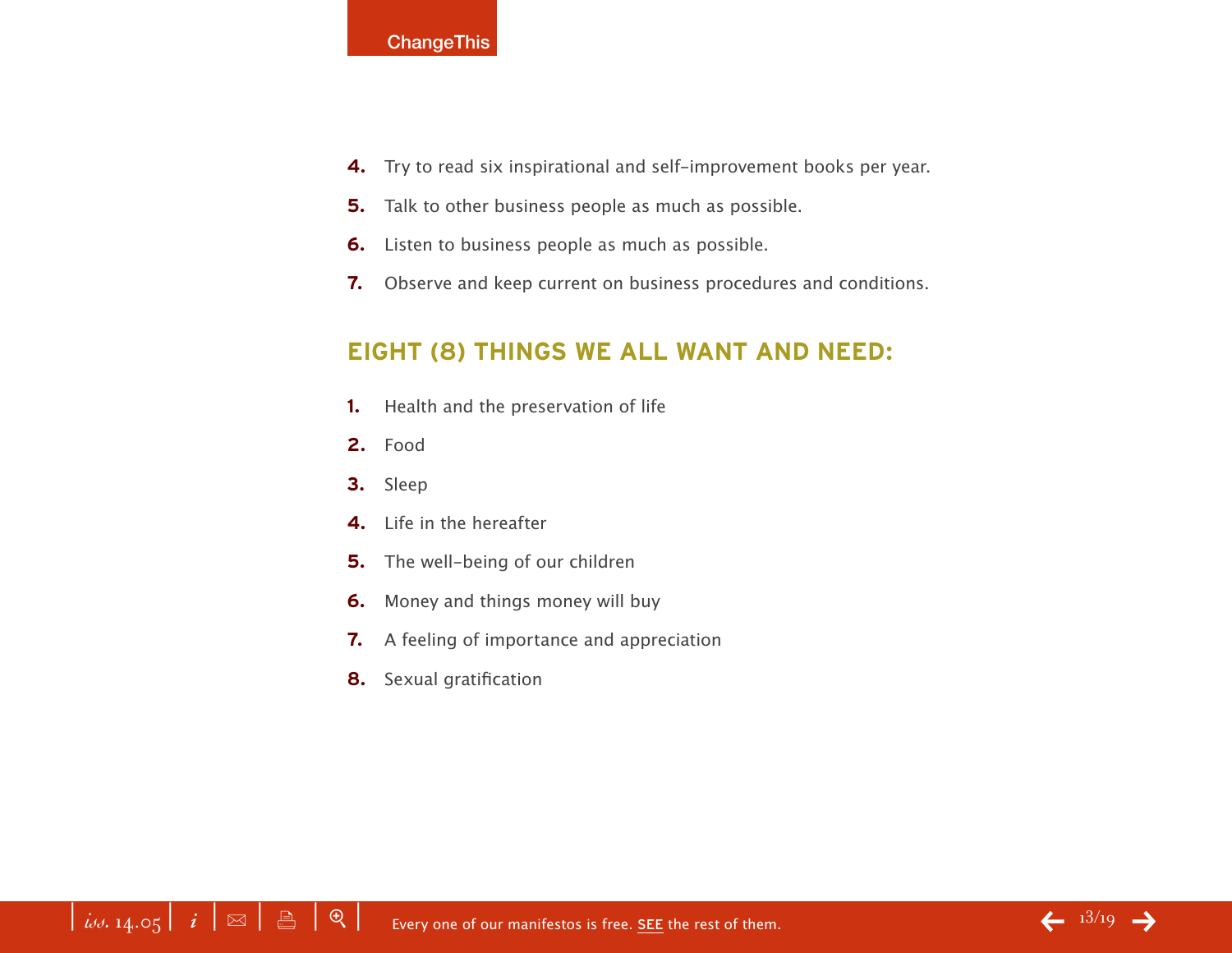# **POSITIVE AVOID**

| <b>EMOTIONS</b> | <b>NEGATIVE EMOTIONS</b> |
|-----------------|--------------------------|
| <b>Desire</b>   | Fear                     |
| Faith           | Jealousy                 |
| Love            | <b>Hatred</b>            |
| Enthusiasm      | Revenge                  |
| Romance         | Greed                    |
| Hope            | Anger                    |

# **THE SIX (6) THINGS PEOPLE FEAR MOST:**

- **1.** Poverty
- **2.** Criticism
- **3.** Poor health
- **4.** Loss of someone's love
- **5.** Old age
- **6.** Death

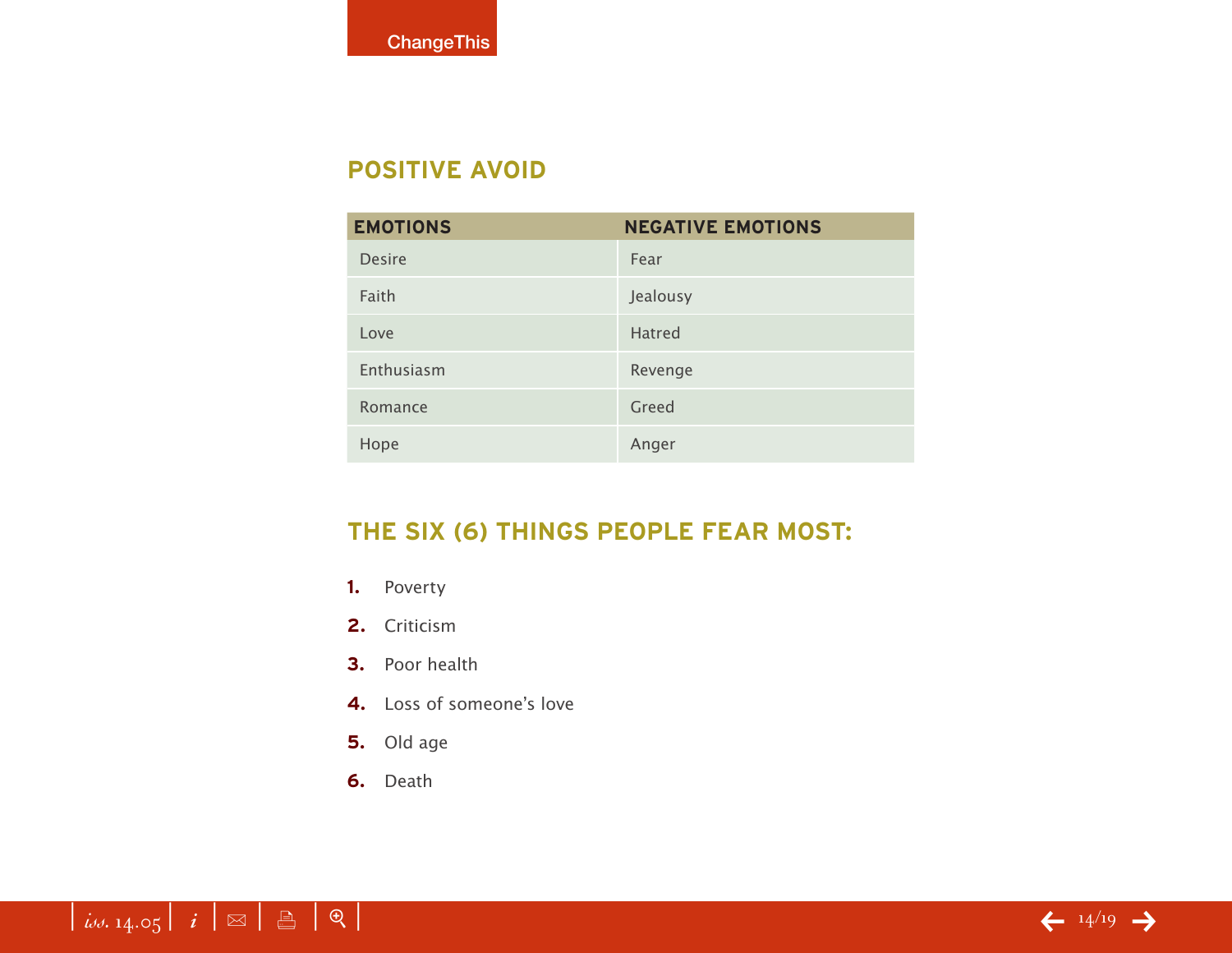Recognizing these facts may help us to understand human nature and give us reasons for what we ultimately do in our lives.

# **IF YOU MUST BE ANGRY, THEN FIRST:**

### **BE ANGRY:**

- **1.** with the right person
- **2.** to the right degree
- **3.** at the right time
- **4.** for the right purpose
- **5.** in the right way

Remember, we are all creatures of emotion. First, ask yourself why they did what they did.

- **1.** Forgiveness takes away guilt.
- **2.** Forgetting takes away the obsession .
- **3.** When we think of our own need for forgiveness, it becomes easy to forgive others.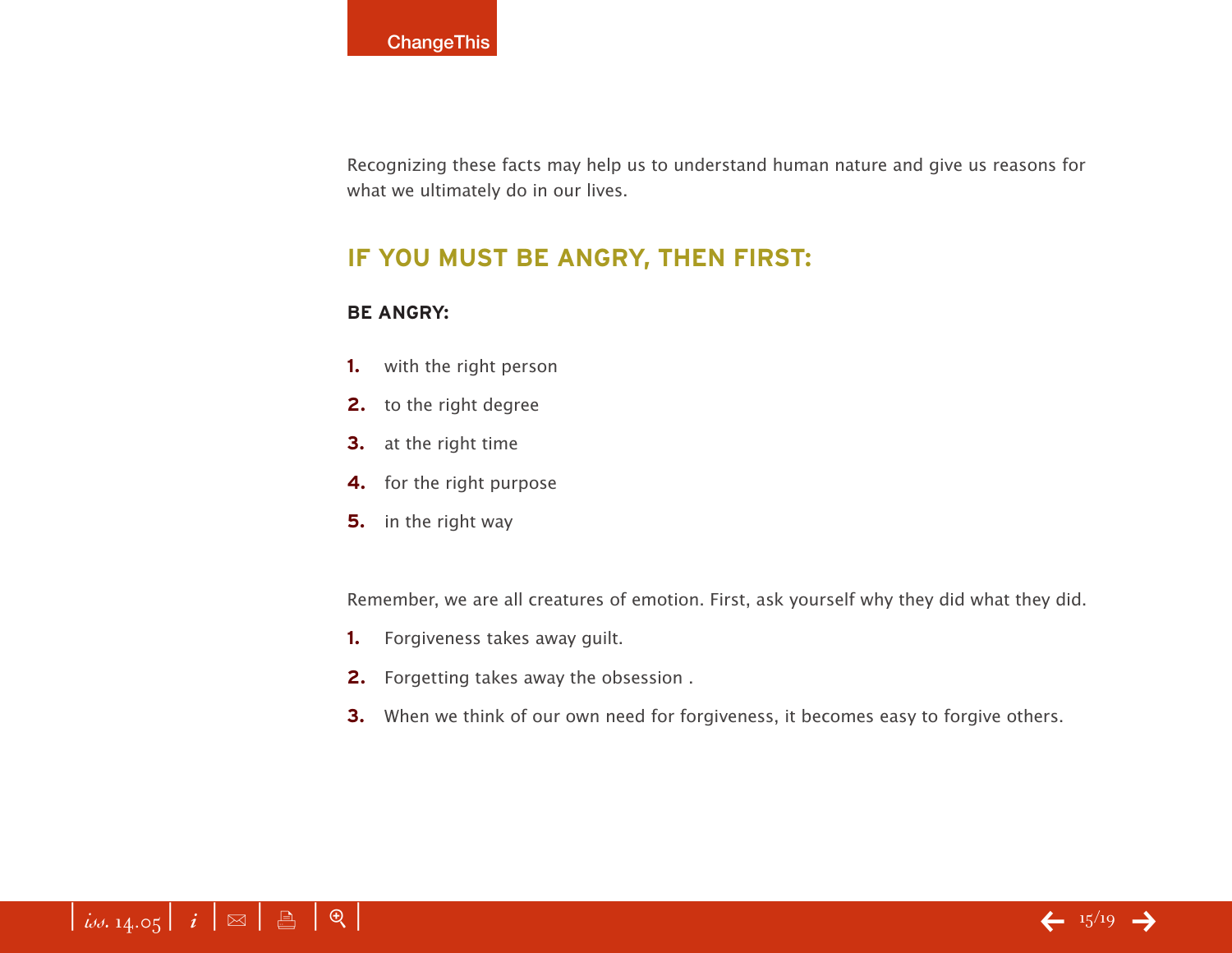# **THESE QUALITIES CONSIDERABLY INCREASE YOUR ODDS OF WINNING:**

- **»** Positive attitudes
- **»** Hard work
- **»** Knowledge
- **»** Excellence
- **»** Giving oneself to others

With a little self-confidence, success-minded motivation, a little creativity, a winner's attitude, some effective communication and positive thinking, properly organized, we can make order and clarity out of any chaotic set of circumstances.

You might ask, "Why has this guy, Dan, assembled this piece of literature and given it to me?" It's very simple—I thought you might like to read it! If I can give something to someone that may help them enjoy life a little bit more, why shouldn't I? If we could give a little more than we take, we would reap the rewards and be much better off.

#### **A POSITIVE ATTITUDE**

This material also appeared at <http://www.magicbullets.com>

© Copyright 2004 • <http://www.magicbullets.com> • You may replicate this program in its entirety and post it to the web or reproduce it for instruction.

Give it away Panthers and take care of those who allow you to serve them. God Bless. Dan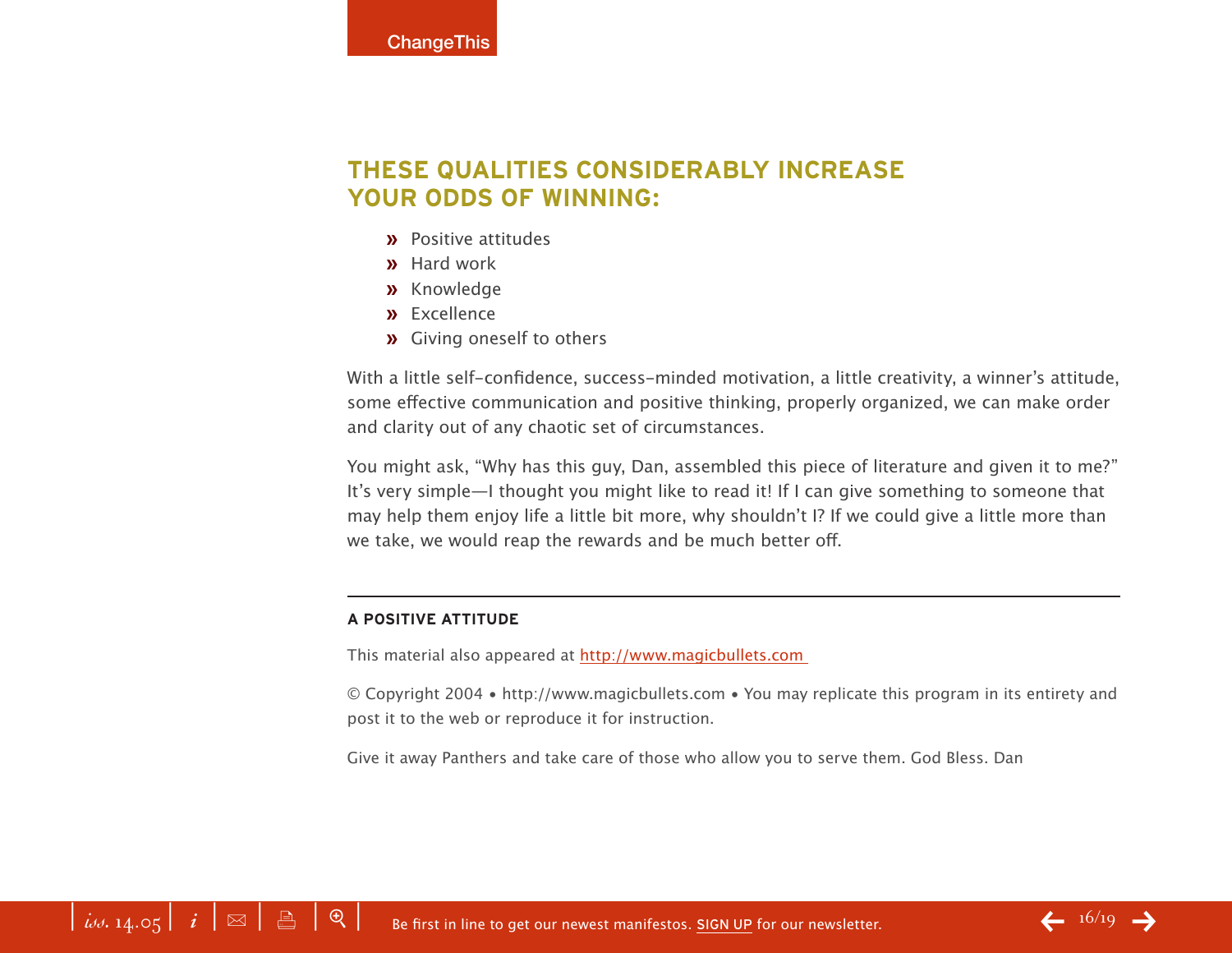# info

#### **ABOUT THE AUTHOR**

Dan Auito has been with the U.S. Coast Guard for the last 20 years most of that time in aviation. During that time he has acquired two real estate licenses an appraisers certification, founded a nonprofit drug prevention corporation, headed a real estate consulting group and has recently written his first full scale real estate book.

At the same time he has built a website that supports the book's readers. Dan lives with his wife Kimberly and their two children, Brandon and Briana, on the emerald isle of Kodiak Island, Alaska.

#### **DOWNLOAD THIS**

This manifesto is available from<http://changethis.com/14.PositiveAttitude>

#### **SEND THIS**

Click here to pass along a copy of this manifesto to others. <http://changethis.com/14.PositiveAttitude/email>

#### **SUBSCRIBE**

Learn about our latest manifestos as soon as they are available. Sign up for our free newsletter and be notified by email.<http://changethis.com/subscribe>





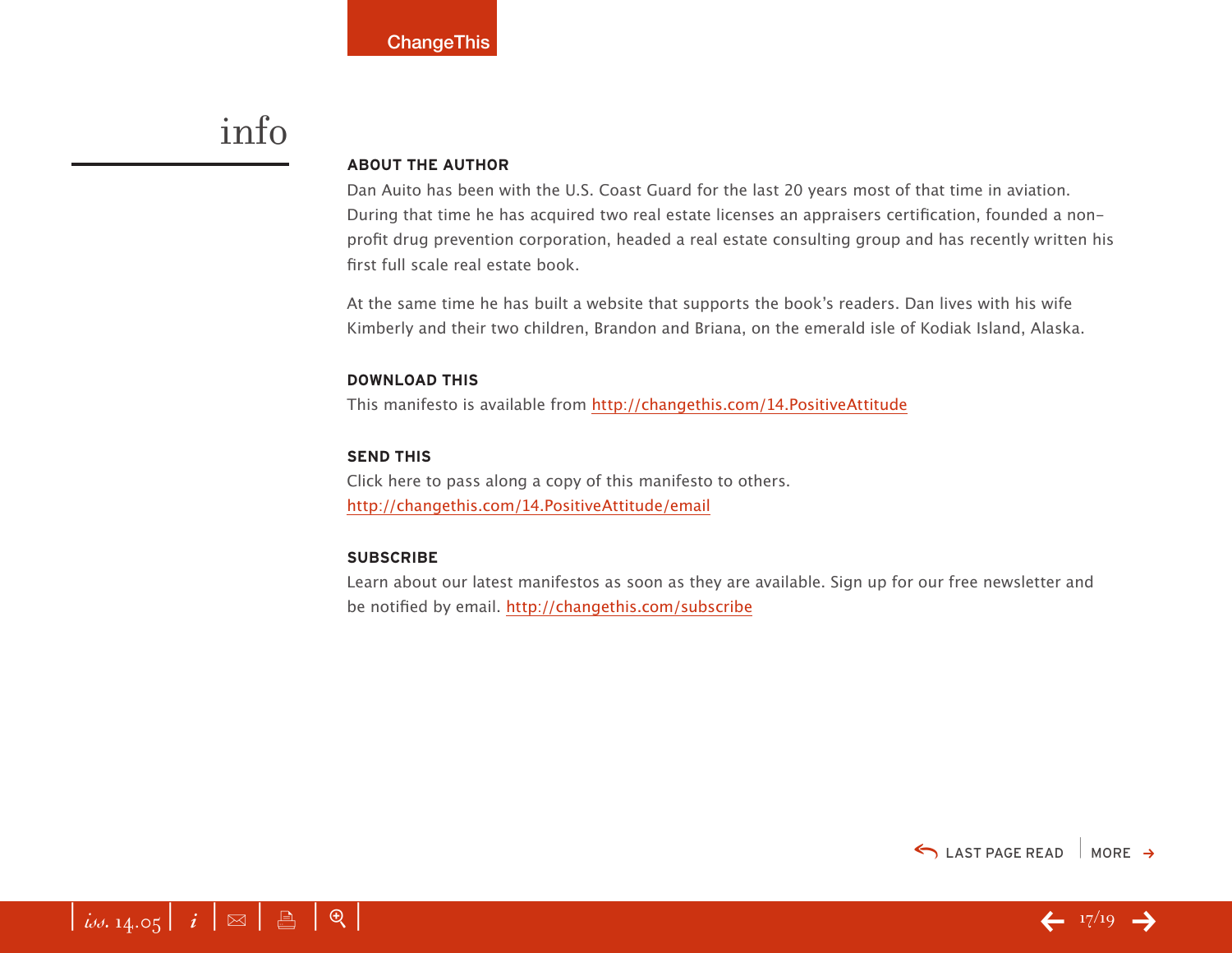# info

#### **WHAT YOU CAN DO**

You are given the unlimited right to print this manifesto and to distribute it electronically (via email, your website, or any other means). You can print out pages and put them in your favorite coffee shop's windows or your doctor's waiting room. You can transcribe the author's words onto the sidewalk, or you can hand out copies to everyone you meet. You may not alter this manifesto in any way, though, and you may not charge for it.

#### **NAVIGATION & USER TIPS**

Move around this manifesto by using your keyboard arrow keys or click on the right arrow ( $\rightarrow$ ) for the next page and the left arrow (  $\leftarrow$  ). To send this by email, just click on  $\boxed{\boxtimes}$  .

#### **HAVING PROBLEMS SAVING TO DISK?**

First, make sure you have the latest version of Acrobat Reader 6 which you can download from [http://www.adobe.com/products/acrobat/readstep2.html.](http://www.adobe.com/products/acrobat/readstep2.html) If problems persist, it may be due to your Acrobat Reader settings. To correct the problem (for Windows), a reader, J. Hansen, suggests going to your Acrobat Reader Preferences > Options > Web browser Options. Check the "Display PDF in Browser" option. Then click on Save to Disk  $\boxed{\boxtimes}$ .

| <b>KEYBOARD SHORTCUTS</b>      | PC.          | <b>MAC</b>                                 |
|--------------------------------|--------------|--------------------------------------------|
| Zoom in (Larger view)          | $[CL]$ $[+]$ | $[\mathcal{H}]$ $[+]$                      |
| Zoom out                       | $[CH]$ $[-]$ | $[\mathcal{H}]$ $[-]$                      |
| Full screen/Normal screen view | [CIL] [L]    | $[$ $\mathcal{H}$ $]$ $[$ $\mathsf{L}$ $]$ |